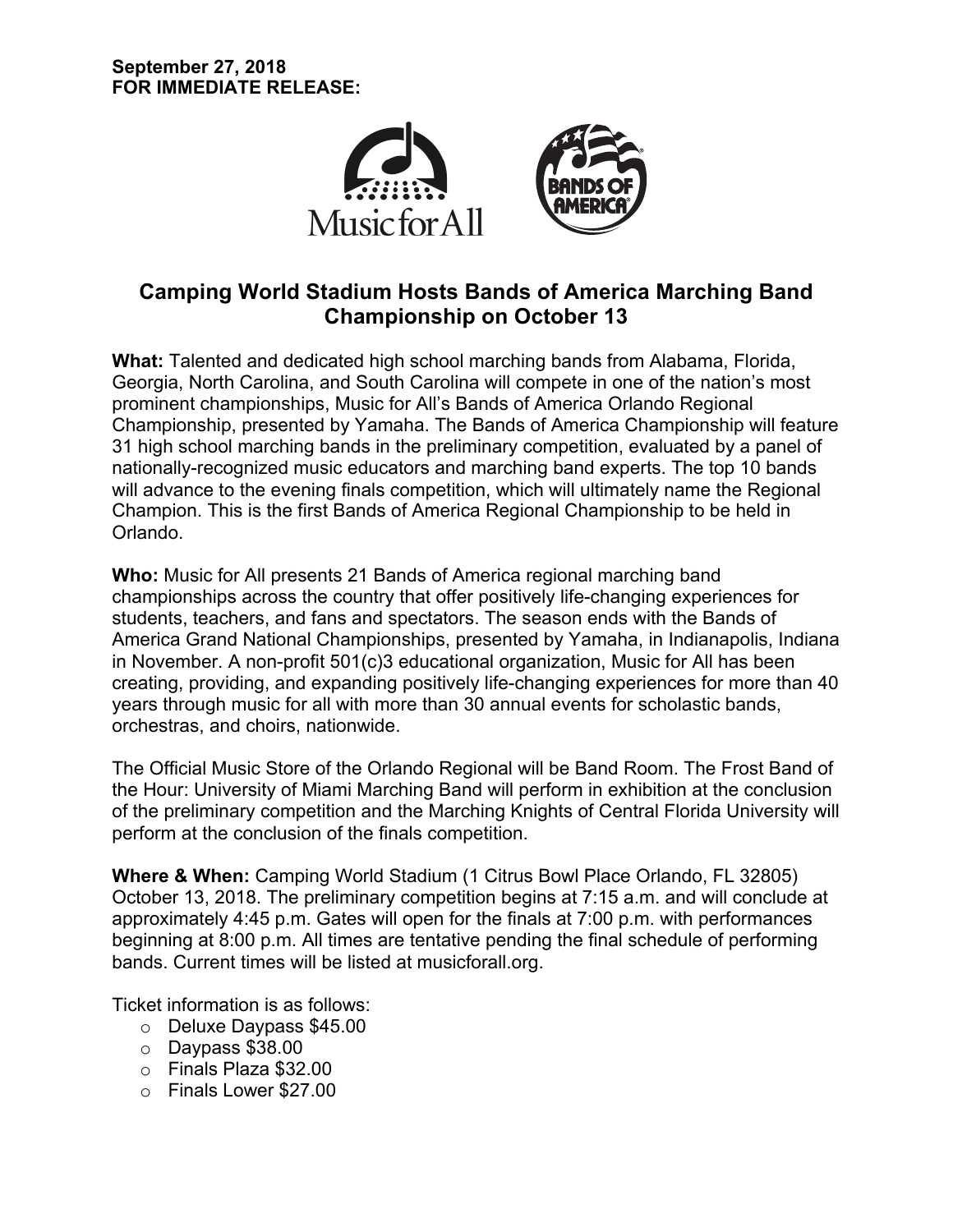## **September 27, 2018 FOR IMMEDIATE RELEASE:**

o Prelims Lower \$27.00

Discounted General Admission tickets are available for Senior Citizens (65+), Military, and Students on the day of the event only. For more information and to purchase tickets, visit: www.musicforall.org/orlandoregional.

**Why:** The Bands of America Championship in Orlando is celebration of music education at its finest, showcasing the excellence, teamwork, and student leadership of the region's outstanding marching bands. These young performers and their achievements advocate for the importance of music education in schools locally and nationwide.

**Who Should Attend:** Bands of America Championships are family events, featuring live music, choreography, and competition. Students, parents, teachers, and anyone who loves live music and the marching arts are welcome.

### **About Music for All**

Since 1975, Music for All, through its Music for All, Bands of America, Orchestra America, and choir programs, has been a destination and set the standard for scholastic music ensemble performance and music education advocacy. As a 501(c)(3) nonprofit educational organization, Music for All's mission is to create, provide, and expand positively life-changing experiences through music for all. Music for All's vision is to be a catalyst to ensure that every child in America has access and opportunity for active music making in his or her scholastic environment. Music for All serves more than 500,000 participants annually with programs that include 30+ annual events, including the Bands of America Grand National Championships and Regional Championships for marching bands, the Music for All Summer Symposium camp for students and teachers, the Music for All National Festival and Affiliate Regional Music Festivals for concert bands, orchestras, choirs, chamber ensembles, percussion ensembles, and the national honor concert band, jazz band, orchestra, and the Bands of America Honor Band that will march for the fifth time in the Rose Parade® in 2021.

#### **Sponsor Information**

Music for All efforts are supported through sponsorships, including current partnerships with National Presenting Sponsor: Yamaha Corporation of America; Official Uniform Sponsor: Fred J. Miller, Inc.; Official Student Travel Partner: Music Travel Consultants; Official Performance Equipment Sponsor: Wenger Corporation; Corporate Sponsors: Ball State University, United States Marine Drum & Bugle Corps, Zildjian and Vic Firth Company, Visit Indy and the City of Indianapolis, and Strategic Advocacy Partner: NAMM; Associate Sponsors: Delivra, DANSR, Director's Showcase International, REMO, and Woodwind & Brasswind. Music for All is also supported by the Indiana Arts Commission, Arts Council of Indianapolis, the Ball Brothers Foundation, Lilly Endowment Inc, George and Frances Ball Foundation, Allen Whitehill Clowes Charitable Foundation, CMA Foundation, Nicholas H. Noyes, Jr. Memorial Foundation, Inc., and Arthur Jordan Foundation.

**Media Contact:** 

Lucy Wotell Marketing Coordinator Direct phone 317-524-6213 # # #